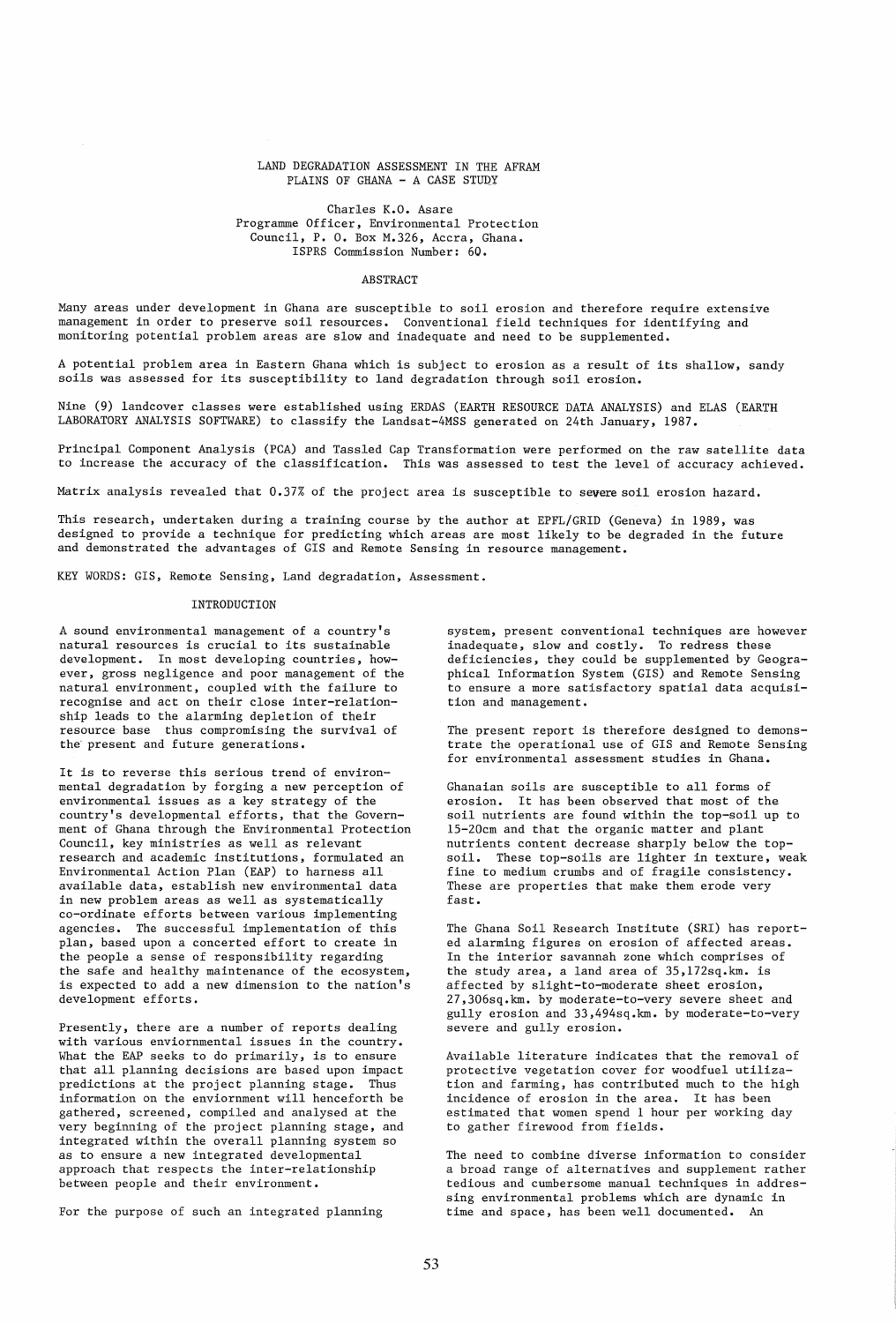automated GIS which is a tool for analysing and managing spatial data offers such an alternative according to user-defined specifications. This will ensure a more explicit and objective analysis, a more rapid examination of alternatives than can be accomplished through manual methods.

# STUDY AREA

The study area (long  $0^{\sf o}$  00'  $0^{\sf o}$  15' West, lat  $6^{\sf o}$ 55'  $7^\circ$  10'N) is characterised by high temperatures, low humidity and moderate rainfall regime (1270 -177Omm) , with 2 rainfall maxima. The topography is level to near level. Except for the limited deep, well-drained medium textured piedmont drift savannah ochrosols, the bulk of the area is covered by groundwater laterites and groundwater laterites-ochrosol intergrates which are shallow to very shallow, poorly drained sandy loams of low fertility, and therefore prone to severe erosion hazard.

The vegetation for most parts is interior wooded savannah. The dual agricultural potential i.e. savannah and forest agriculture and its proximity to important food consuming centres in the south, namely Accra and Tema, has made it an important food-growing area.

There have been in recent times, widespread destruction of extensive tracts of vegetated land by bush fires as well as poor land management through indiscriminate exploitation of wood fuel, and charcoal burning in the area. To halt this serious trend, information concerning this environ ment will have to be gathered and organised for its effective management.

The project seeks to use Remote Sensing and Geographic Information System Technique to determine the land cover and to predict which areas are most likely to be degraded in future.

METHODOLOGY/RESULTS OF CLASSIFICATION

Spectral signatures were automatically extracted from the raw Landsat-4MSS generated on 24th January 1987, using both ELAS and ERDAS softwares.

Full maximum likelihood algorithms were then used to analyse each pixel independently of its surrounding neighbours, and subsequently assigned a class to which it had the maximum probability of belonging. This resulted in classified GIS files containing 13+(1) classes (ELAS) and 25+(1) classes (ERDAS).

One-dimensional spectral signatures were drawn afterwards for each class, with each one being compared carefully with spectral curves established by Lillesand and Kiefer (1979) and each reflectance class being assigned to a natural class.

To increase the accuracy of classification, the original four channel MSS data was transformed into new four-dimentional space, using the tassled cap transformation method developed by Kauth et al. This identified four new axes, namely the Soil Brightness Index (SBI), the Green Vegetation Index (GVI), the Yellow Stuff Index (YSI) and Non-Such Index (NSI) associated with atmospheric effects. The 13 Elas Classes were then used to mask the transformed image to produce 13 new image files. A 2-dimentional plot of GVI and SBI was established and used to reassign each of the 13 image files to their respective natural

classes, as depicted in Fig. 1.

The original MSS data was then subjected to a Principal Component Analysis (PCA) to ensure increased accuracy of the ERDAS classification. This was masked with the original 25 Erdas Classes to produce a new image file containing 25 classes.

A scatter plot using channels 2 and 1 was built to regroup the original Erdas classes, as shown in Fig 2.

To test the accuracy of the Erdas classification, a chi-square value of 7.78 representing a moderate elimination of misclassified pixels was assigned to each of the 25 classes, with all the misclassi-<br>fied pixels being assigned to a class value of fied pixels being assigned to a class value zero (0). A summary run between the original Erdas GIS and the one obtained after thresh, revealed cloud cover, water bodies and shadows as classes with the highest number of misclassified pixels. (see Table 1).

|        |  |  |  |  |  | Table 1. ERDAS CLASSES SHOWING % MISCLASSIFIED |
|--------|--|--|--|--|--|------------------------------------------------|
| PIXELS |  |  |  |  |  |                                                |

| CLASS NUMBER | CLASS DESCRIPTION                   | <b>% MISCLASSIFICATION</b> |
|--------------|-------------------------------------|----------------------------|
| 20           | CLOUDS                              | 26.74                      |
| 22           | Ħ                                   | $-19.89$                   |
| 8            | Ħ                                   | 15.31                      |
| 18           | Ħ                                   | 13.76                      |
| 2            | <b>CLEAR WATER</b>                  | 22.24                      |
| 13           | TURBID WATER                        | 12.19                      |
| 11           | <b>SHADOWS</b>                      | 31.03                      |
| 1            | SAVANNA<br><b>GRASSLAND</b>         | 2.68                       |
| 3            | FARMS                               | 3.03                       |
| 4            | <b>SAVANNA</b><br><b>GRASSLAND</b>  | 3.00                       |
| 5            | WOODED VEGETATION                   | 2.17                       |
| 6            | VILLAGES/EXPOSED<br><b>SURFACES</b> | 4.31                       |
| 7            | WETLANDS                            | 2.39                       |
| 9            | WOODED VEGETATION                   | 5.51                       |
| 10           | SAVANNA GRASSLAND                   | 7.50                       |
| 12           |                                     | 10.07                      |
| 14           | WOODED VEGETATION                   | 1.38                       |
| 15           | 89                                  | 5.38                       |
| 16           | SAVANNA GRASSLAND                   | 4.27                       |
| 17           | WOODED VEGETATION                   | 8.63                       |
| 19           | Ħ                                   | 2.10                       |
| 21           | 11                                  | 4.55                       |
| 23           | SAVANNA GRASSLAND                   | 6.27                       |
| 24           | Ħ                                   | 5.63                       |
| 25           | Ħ                                   | 4.76                       |

As depicted in Table 2, the final number of landcover for both classifications after recording were 1. Clear Water; 2. Turbid Water; 3. Wetlands; 4. Clouds; 5. Wooded-Vegetation; 6. Farms; 7. Savanna Grassland; 8. Villages/Exposed Surfaces

9. Shodows.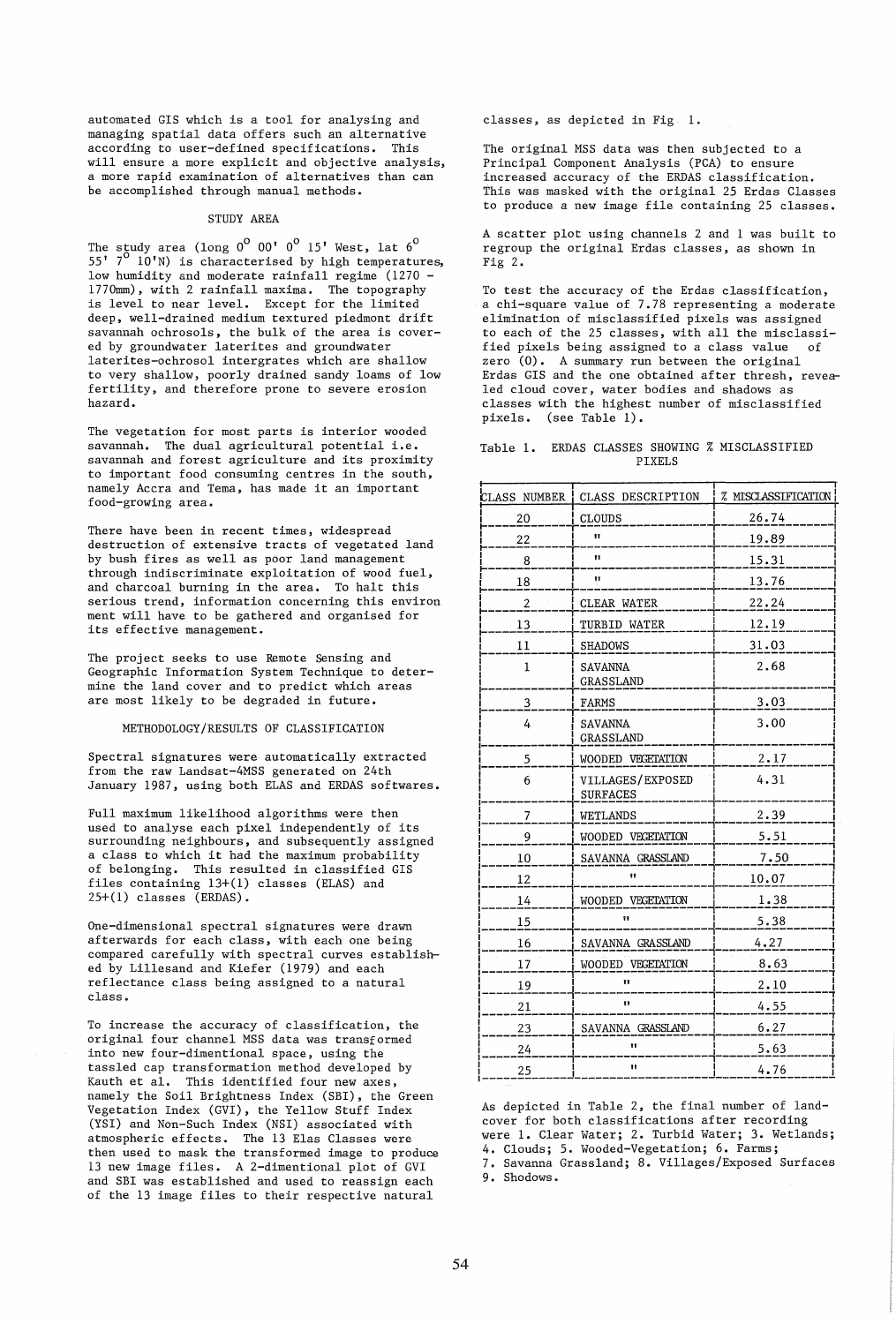While ground truthing is required to establish the level of accuracy of this classification, these results will not only provide a solid base from which area-wide inventories could be established, but will also allow the regular updating of baseline information.

Table 2. ELAS AND ERDAS CLASSES

| FINAL CLASS!   | CLASS DESCRIPTION!                  | <b>ELAS</b>    | <b>ERDAS</b>                  |
|----------------|-------------------------------------|----------------|-------------------------------|
| <b>NUMBERS</b> |                                     | CLASS          | <b>CLASS</b>                  |
|                |                                     | <b>NUMBERS</b> | <b>NUMBERS</b>                |
| $\Omega$       | BACKGROUND                          | 0              | 0                             |
| 1              | CLEAR WATER                         | 4              | 2                             |
| 2              | TURBID WATER                        | $\overline{2}$ | 13                            |
| 3              | WETLANDS                            | 11             | 7                             |
| 4              | CLOUDS                              | 7,9            | 8,18,20<br>22                 |
| 5              | WOODED<br>VEGETATION                | 3, 10, 12      | 5,9,14,<br>15, 17,<br>19,21   |
| 6              | FARMS                               | 6,8            | 3                             |
| 7              | SAVANNA<br><b>GRASSLAND</b>         |                | 1,4,10,<br>12,16,<br>23,24,25 |
| 8              | VILLAGES<br><b>EXPOSED SURFACES</b> | 5              | 6                             |
| 9              | <b>SHADOWS</b>                      | 13             | 11                            |

### **ANALYSIS**

A variety of analytical methods to assess land degradation in the study area were employed through synthesis of slope gradient, soil type and Normal Vegetation Index (NVI) files.

Slope gradient and soil type files were used in Matrix combination to bring out common and shared areas to give a precise distribution of various features within the study area.

This combination resulted in an intermediate file containing 6 (+1 for zero) classes. These classes were recoded and the resultant GIS used in a second matrix combination with NVI file to obtain a new file with 12 (+1 for zero) classes (See  $Table 3)$ 

Table 4 obtained by recoding the results of the second matrix combination, shows that only 0.37% of the area is susceptible to severe erosion hazard.

The resulting map in Fig 3 depicts the spatial distribution of areas with slight, moderate and severe soil erosion hazard potential.

In this anlysis, slope was highly considered in the assignment of capability classes; hence all areas on steep slopes were assigned high values, because of their high soil erosion potential. The spatial distribution of this critical zone indicat es areas that need to be closely monitored and extensively managed to preserve soil resources.

### CONCLUSION

This study clearly testifies to the usefulness of GIS and Remote Sensing in resource management. This calls for its adoption in other susceptible

areas in Ghana and its integration into our complex information system to help in meeting the needs of both planners and decision makers.

Table 3. RESULTS FROM MATRIX ANALYSIS OF SOIL/ SLOPE/NVI

| CLASS<br>NUMBER | %      | CLASS DESCRIPTION                  |
|-----------------|--------|------------------------------------|
| 0               | 0.00   | BACKGROUND                         |
| 1               | 0.23   | SP.VEG, POOR SOILS, GENT SLOPE     |
| 2               | 0.01   | SP.VEG, GOOD SOILS, STEEP SLOPES   |
| 3               | 0.57   | SP.VEG, GOOD SOILS, MOD. SLPOES    |
| 4               | 6.16   | SP.VEG, GOOD SOILS, GENT. SLOPES   |
| 5               | 1.88   | MOD. VEG, POOR SOILS, GENT. SLOPES |
| 6               | 0.02   | MOD. VEG. GOOD SOILS. STEEP SLOPES |
| 7               | 2.77   | MOD. VEG, GOOD SOILS, MOD. SLOPES  |
| 8               | !33.59 | MOD. VEG, GOOD SOILS, GENT. SLOPES |
| 9               | 0.23   | DEN.VEG, POOR SOILS, GENT. SLOPES  |
| 10              | 0.34   | DEN. VEG. GOOD SOILS, STEEP SLOPES |
| 11              | 7.31   | DEN.VEG.GOOD SOILS.MOD.SLOPES      |
| 12              | 46.89  | DEN.VEG, GOOD SOILS, GENT. SLOPE   |

Table 4. POTENTIAL SOIL EROSION HAZARD AREAS

| FINAL CLASS<br>NUMBERS | <b>CLASS</b><br>DESCRIPTION              | %     | FIRST MATRIX RUN<br>RESULTS CLASS NIMBERS! |
|------------------------|------------------------------------------|-------|--------------------------------------------|
|                        | BACKGROUND                               | 10.00 |                                            |
|                        | SEVERE SOIL<br>EROSION<br>HAZARD AREAS   | 10.37 | 2,6,10                                     |
|                        | MODERATE SOIL<br>EROSION<br>HAZARD AREAS |       | $52.74$ $1, 3, 4, 5, 7, 8, 9, 11$          |
|                        | SLIGHT SOIL<br>EROSION<br>HAZARD AREAS   | 46.89 | 12                                         |

#### **REFERENCES**

Abrokwa-Ampadu, R., 1985. Environmental Consultations in the Afram Plains (Unpublished), EPC, pp. 10-17.

Asiamah, R.D., 1985. The role of Soil Research in Combating Drought and Desertification in Ghana (Unpublished), EPC, pp. 15-35.

Best, R.G., 1984. GIS for Soils and Range Land<br>Management. Geographic Information System for Resource Management: A Compedium. America Society for Photogrammetry and Remote Sensing and American Congress on Surveying and Mapping. Falls Church, VA, pp. 200-204.

Burrough, P.A., 1987. Principles of Geographic Information System for Land Resources Assessment. Oxford, Claredon Press, pp. 185-192.

Dangermond, J., 1986. GIS Trends and Experiences. Proceedings of the Second International Symposium on Spatial Data Handling. Seattle, Washington, pp. 1-4.

ESRI, 1987. ARC/INFO User's Manual, Redlands, CA.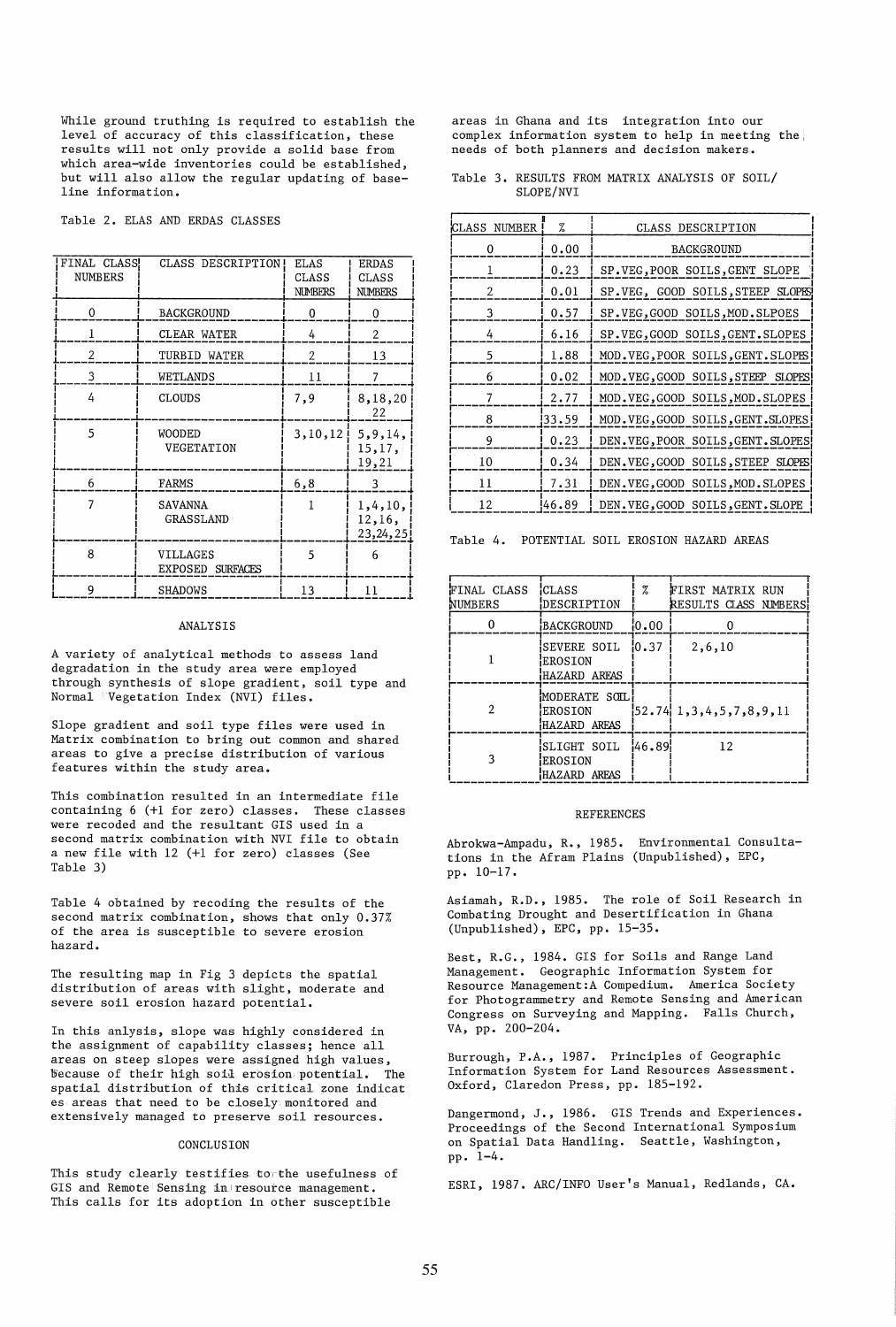FAO, 1970. Soil Map of the World, FAO, Rome.

FAO/UNEP/UNESCO, 1979. A Provisional Methodology for Soil Degradation Assessment, Rome, pp.73.

FAO/UNEP, 1984. Provisional Methodology for Assessment and Mapping of Desertification, Rome, pp.84.

Graham, M.H. et al., 1985. ELAS Earth Resource<br>Larboratory Applications Software. Vol. 1,<br>Programmer Reference; Vol. II, Users Reference, Washington, D.C.

Jensen, J.R., 1986. Introductory Digital Image<br>Processing. Englewood Cliffs, Prentice, pp. 162-175.

Obeng, H., 1985. Soil Management for Sustainable Agricultural Production in Ghana. EPC, Accra, pp. 14-21.